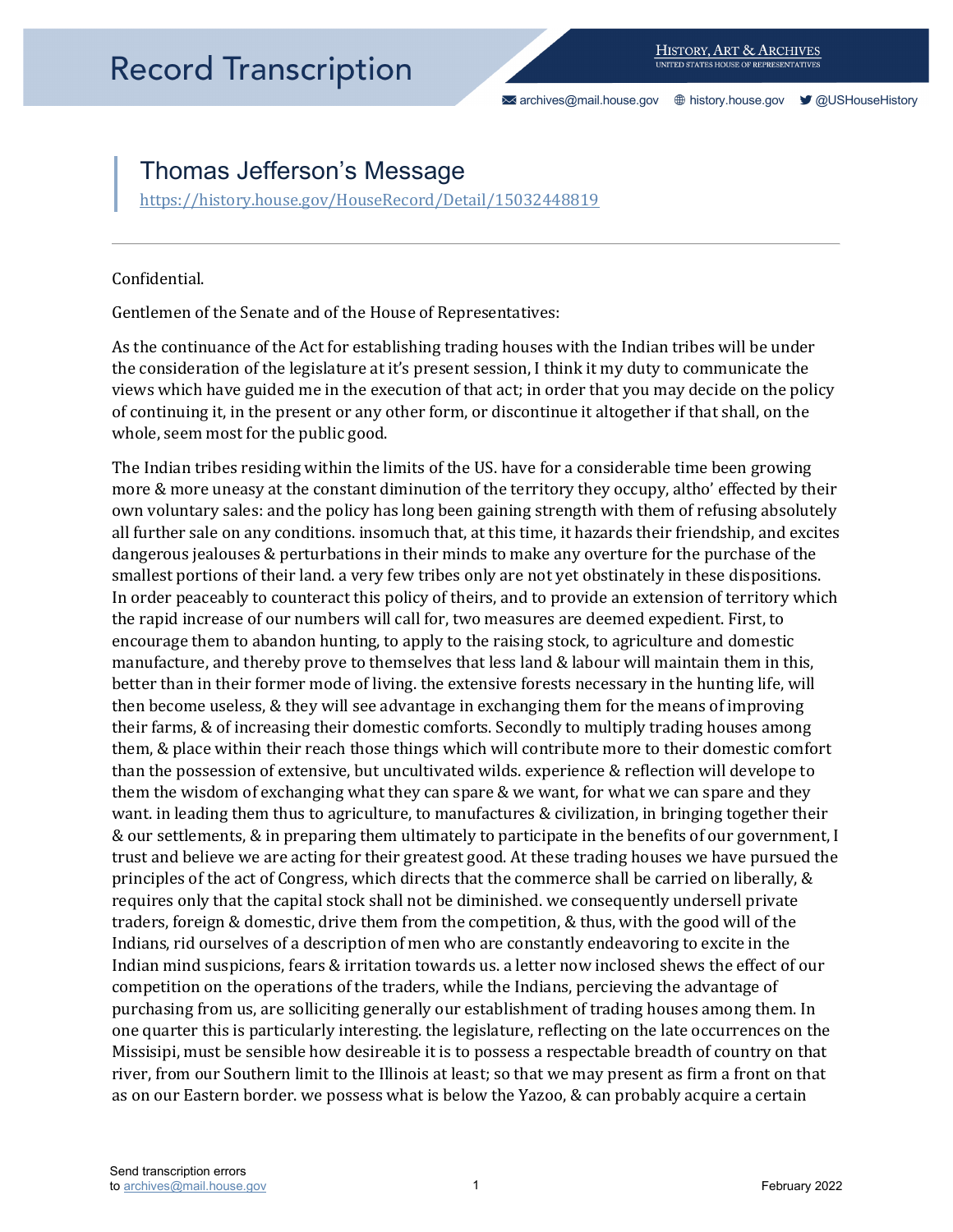the alienation of lands. the portion of their country most important for us is exactly that which they the Missisipi itself the means of it's own safety. Duty has required me to submit these views to the judgment of the legislature, but as their disclosure might embarras & defeat their effect, they are breadth from the Illinois & Wabash to the Ohio. but between the Ohio and Yazoo, the country all belongs to the Chickasaws, the most friendly tribe within our limits, but the most decided against do not inhabit. their settlements are not on the Missisipi, but in the interior country. they have lately shewn a desire to become agricultural, and this leads to the desire of buying implements & comforts. in the strengthening and gratifying of these wants, I see the only prospect of planting on committed to the special confidence of the two houses.

 profit such of our citizens as are engaged in it, it might be worthy the attention of Congress, in their these citizens, as profitably for themselves, and more usefully for the public. the river Missouri, & inhabited by various tribes, who furnish great supplies of furs & peltry to the trade of another nation carried on in a high latitude, through an infinite number of portages and lakes, shut up by ice through a long season. the commerce on that line could bear no competition with that of the Missouri, traversing a moderate climate, offering, according to the best accounts, a continued navigation from it's source, and, possibly with a single portage, from the Western ocean, and finding undertake it, taken from our posts, where they may be spared without inconvenience, might expectation of souldier's portion of land on their return, would constitute the whole expence. their gratification. the nation claiming the territory, regarding this as a literary pursuit which it is in the expiring state of it's interests there did not render it a matter of indifference. The appropriation of two thousand five hundred dollars 'for the purpose of extending the external commerce of the US,' while understood and considered by the Executive as giving the legislative sanction, would cover While the extension of the public commerce among the Indian tribes may deprive of that source of care of individual as well as of the general interest to point in another direction the enterprise of the Indians inhabiting it, are not as well known as is rendered desireable by their connection with the Missisipi, & consequently with us. it is however understood that the country on that river is to the Atlantic a choice of channels through the Illinois or Wabash, the lakes and Hudson, through the Ohio and Susquehanna or Potomac or James rivers, and through the Tennissee and Savanna rivers. an intelligent officer with ten or twelve chosen men, fit for the enterprize and willing to explore the whole line, even to the Western ocean, have conferences with the natives on the subject of commercial intercourse, get admission among them for our traders as others are admitted, agree on convenient deposits for an interchange of articles, and return with the information acquired in the course of two summers. their arms & accoutrements, some instruments of observation, & light & cheap presents for the Indians, would be all the apparatus they could carry, and with an pay would be going on, whether here or there. While other civilized nations have encountered great expence to enlarge the boundaries of knowledge, by undertaking voyages of discovery, & for other literary purposes, in various parts and directions, our nation seems to owe to the same object, as well as to it's own interests, to explore this, the only line of easy communication across the continent, and so directly traversing our own part of it. the interests of commerce place the principal object within the constitutional powers and care of Congress, and that it should incidentally advance the geographical knowledge of our own continent, cannot but be an additional habit of permitting within it's dominions, would not be disposed to view it with jealousy, even if the the undertaking from notice, and prevent the obstructions which interested individuals might otherwise previously prepare in it's way.